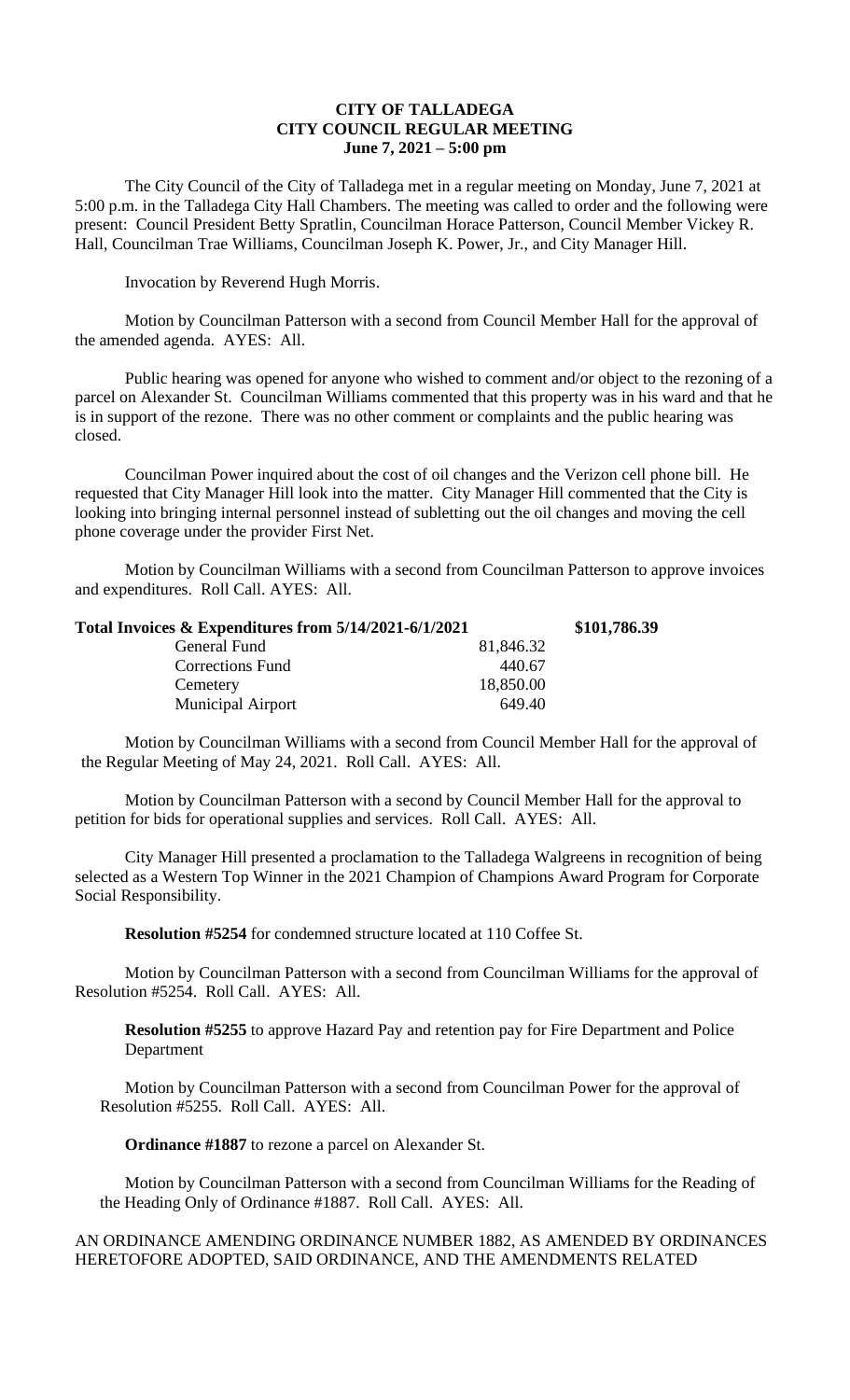THERETO, BEING ENTITLED "City of Talladega – Zoning Ordinance", AS FOLLOWS, AND IN NO OTHER PARTICULARS

Motion by Councilman Williams with a second from Councilman Patterson for the Immediate Consideration of Ordinance #1887. Roll Call. AYES: All.

Motion by Councilman Patterson with a second from Councilman Williams for the Adoption of Ordinance #1887. Roll Call. AYES: All.

Motion by Councilman Patterson with a second by Council Member Hall to approve invoices and expenditures for the Water Department. Roll Call. AYES: All.

| Water Department Expenditures for 5/14/2021 to 6/1/2021 |            | \$176,722.41 |
|---------------------------------------------------------|------------|--------------|
| Water/Sewer Fund                                        | 176,722.41 |              |

Council President Spratlin deferred to Building Inspector Morgan concerning the CDBG grant. Building Inspector Morgan stated that literature for the grant, which will aid in blight removal for a small target area, would be distributed to the citizens to bring awareness out to the community. He also commented that there would be a Town Hall Meeting on June 24 at 5:30pm concerning this matter.

City Manager Hill commented that the Fire Department had participated in a job fair in Munford and responded to 77 calls for service. He also stated that Caleb Michael Duncan had completed and attained certification. Also mentioned were four police recruits who have entered the Selma Police Academy and the issuance of 30 permits and inspections performed by Building Inspector Morgan. The Public Library had 12,229 visitors in May and 605 checked out books. He also mentioned that he had started to attend the School Board of Education meetings and the Drug Task Force meeting. Next, he stated that he had attended the City Manager Conference in Gulf Shores and learned much. He also informed the Council that he had received two messages from the community; one thanking the City for the heavy police presence of late and the other by local business, DynaSafe wishing to convey their gratitude for the City's beautification efforts. City Manager Hill next introduced incoming Finance Director Richard Sweat. Also mentioned was a need for volunteers for the food give away on June 18, a back-to-school event hosted by United Way at Veterans Park on August 7, and Heritage Hall Camp beginning on July 12. Also mentioned was receiving documents on how to go about applying for the American Rescue Plan.

Council Member Hall wished to thank the Police Department on doing a good job.

Councilman Patterson wished to express his appreciation to the Fire Department and encourage all the department heads to let their staff know they are appreciated as well. He also noted the heavier police presence in the last couple of weeks and expressed his thanks.

Councilman Williams wished to echo his appreciation as well and also commented that he had received compliments from every department from the Police Department to Community Appearance.

Councilman Power noted that the calls concerning ATVs in the roadways have ceased and inquired if the City was safe from cyber-crime.

Council President Spratlin also wished to thank all the department heads for working together in the absence of Public Works Director Phillips. She also informed the Council that Mayor Ragland has requested a leave of absence in order to prepare for the Bar exam and should return in August. In the meantime, all proclamations will be performed by City Manager Hill.

Motion by Councilman Williams with a second from Councilman Patterson to go into Executive Session to discuss purchase of real estate at 5:37pm. Roll Call. AYES: All.

Council returned to the Chambers at 5:56pm with no action taken.

Motion by Council President Spratlin with a second from Council Member Hall for adjournment. AYES: All.